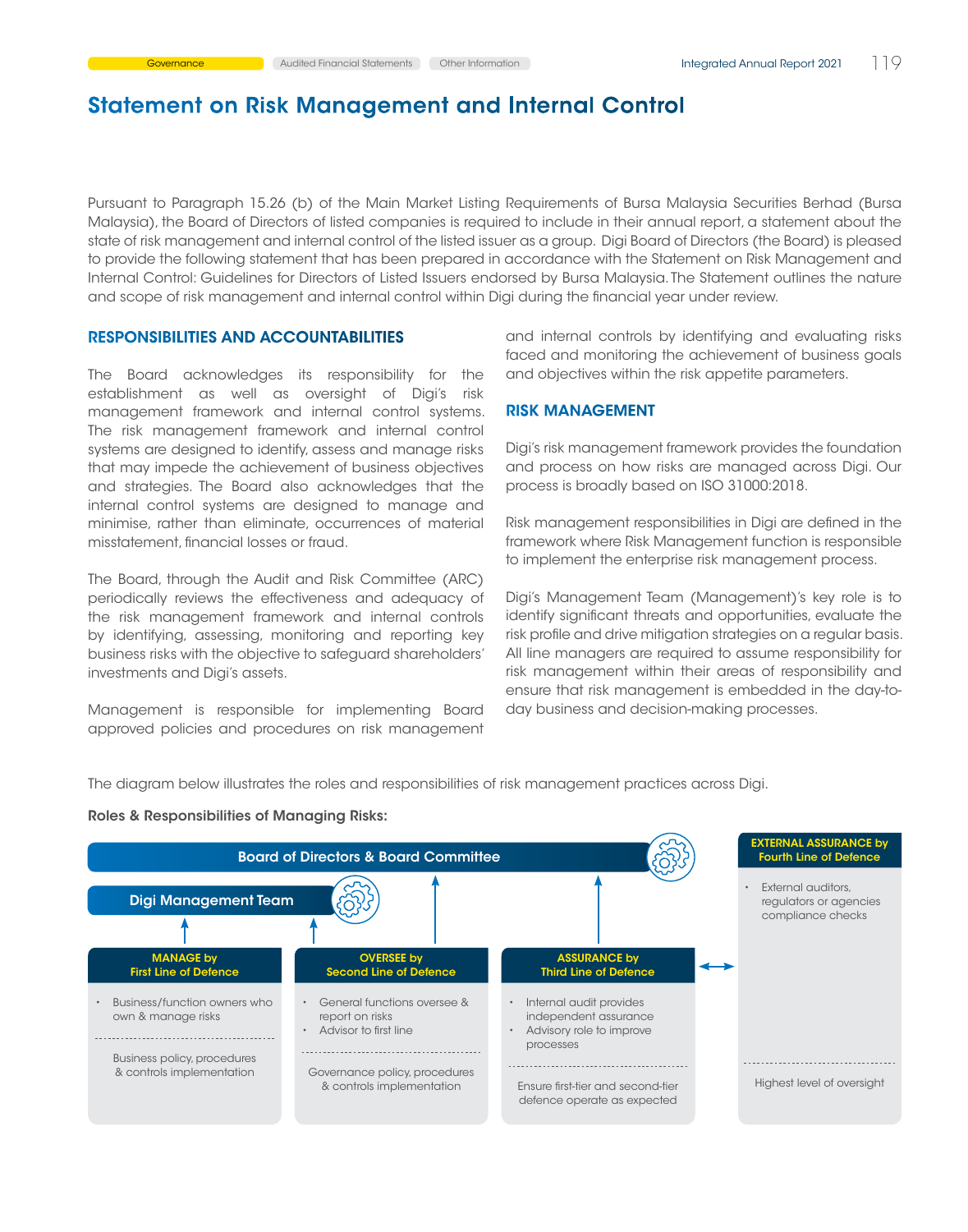Digi's risks are identified based on risk assessments performed relative to the organisation's ambition and objectives from our strategic planning process. The identified risks are assessed and deliberated by Management and mitigated through strategies which are monitored for progress to maintain the risk exposure within acceptable level.

Management reports Digi's top enterprise risks to the Board and ARC in a risk heat map on a quarterly basis. Movement and mitigation status of material risks are reviewed and deliberated to ensure oversight and adequate risk governance.

To strengthen our risk management framework, we have continuously improved to enhance our risk management practices and increase the scope across Digi.

Refer to the diagram below for an overview of the risk management framework and processes implemented in Digi:

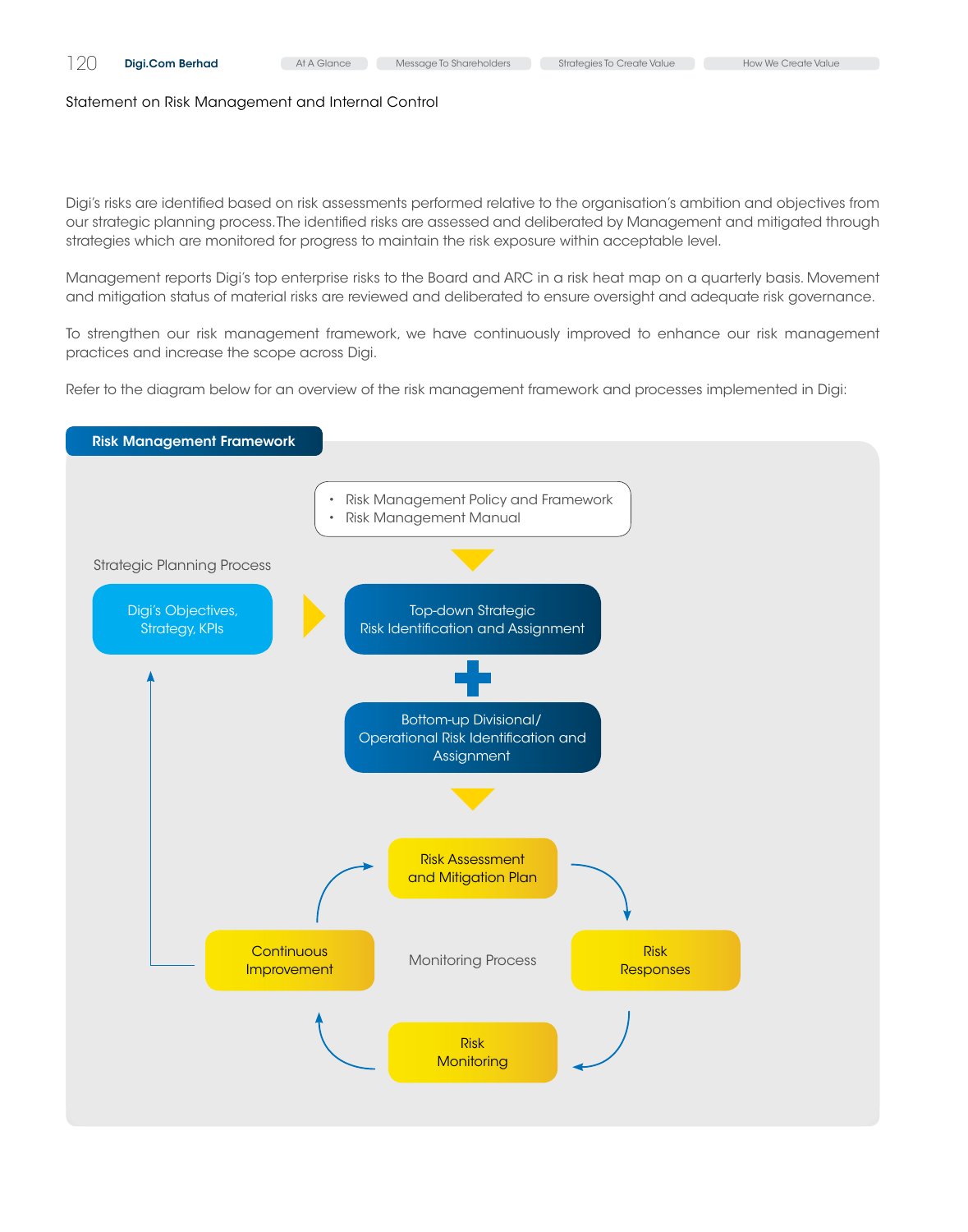A summary of key risks identified by Management and reported to the ARC and the Board during the financial year are captured below. Monitoring of mitigation activities is on-going and continuous to ensure risk exposures are within acceptable level. Please refer to 'Our Key Risks in Section 3: What is Our Plan for Success?' for full description of these risks.

#### Market and Competitive Risk



Risk on revenue growth due to competitive operating landscape, consumer spending behaviors and prolonged economy recovery from Covid-19

#### Employees' Health and Safety Risk



<u>-s-</u> 壼 Covid-19 related impact on employees' health and safety, as well as hazard and safety risk at operational sites

#### Governance and Compliance Risk

Compliance to applicable industry and integrity standards by Digi and our business partners, and governance framework with internal controls to promote highest level of ethics

### Cyber Security Risk



Cyber-attacks and other emerging threats from new technologies may expose Digi to malicious attacks by threat actors

#### Talent and Succession Management Risk



Sucsession planning and development of right talents and skills for growth and digital transformation

#### Merger Approval Risk



Related risks on the proposed merger between Digi and Celcom Axiata Berhad include non-completion if conditions are not fulfilled and potential prolonged approval process by regulator

#### Business Continuity Risk



Continuity of Digi's critical service areas and functions during Covid-19 outbreak and natural disasters

## Network Experience Risk



Investment prioritisation in digitisation and network modernsation to improve customers' network experience

#### Data Protection Risk



Data security and governance in current remote working condition to fulfil increased consumer expectations

## Climate Risk



Insufficient climate commitment and action to manage climate transition risks resulting in reputation loss and regulatory non-compliance

## Regulatory Risk



Regulatory requirements that govern the industry, from technical, to commercial and corporate framework that protect consumers and advance Malaysia's digital ambitions

## Critical Systems Migration Risk



Potential service interruptions and adverse customer experience caused by outages from planned systems migration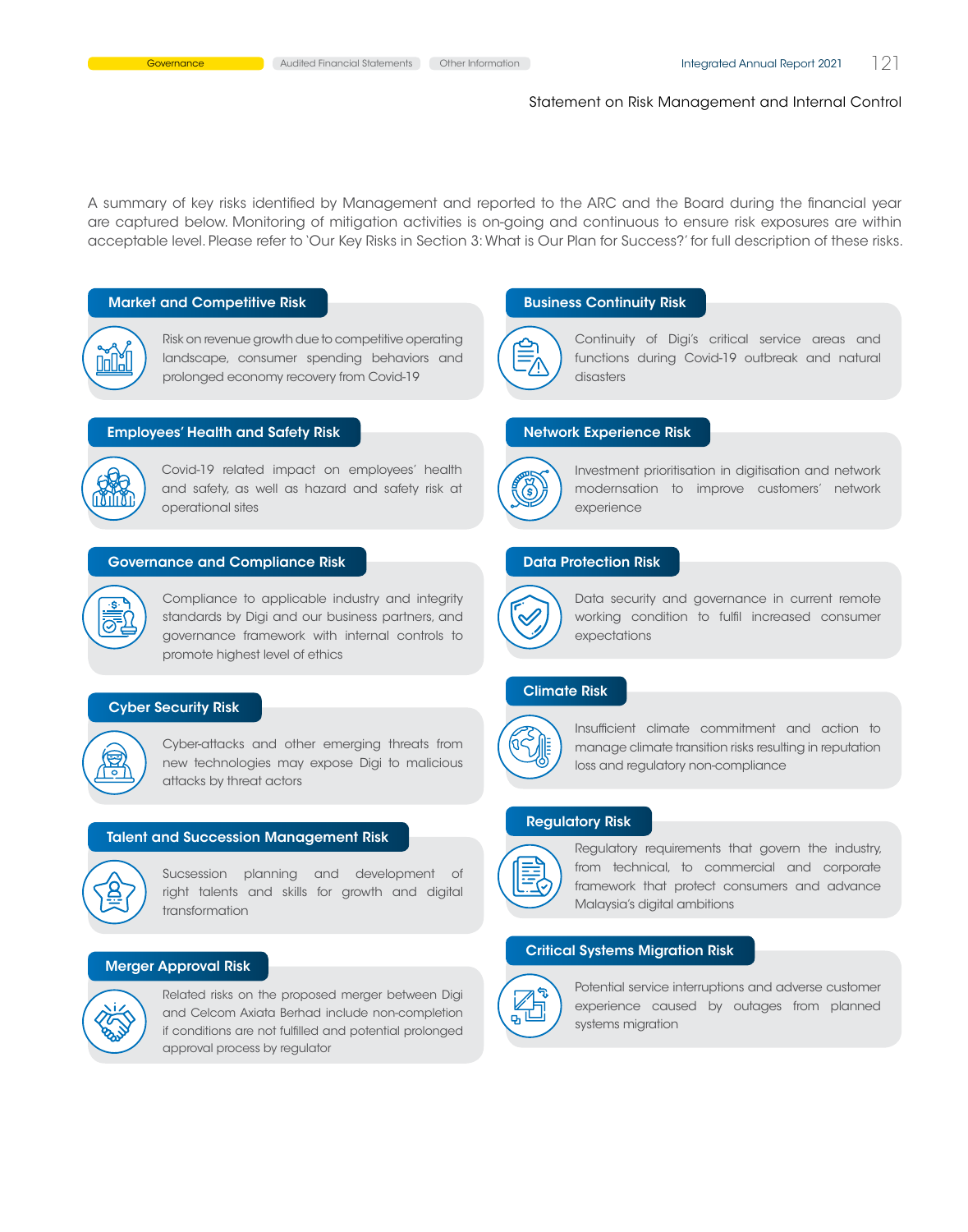## INTERNAL CONTROL SYSTEMS

The key elements of the internal control systems established by the Board that provide effective governance and oversight of internal controls include:

#### Policies and Operating Procedures

Policies and operating procedures are in place to ensure compliance with internal controls and the prescribed laws and regulations. These policies and procedures provide guidance and direction for proper management and governance of operations and business activities. The documents are reviewed annually and published in the Compliance portal which is available to all employees.

#### Profitability Assurance

This function minimises revenue leakage by implementing adequate controls and processes through an optimal revenue management framework. It covers the cycle of identification, assessment, mitigation and monitoring. Digi has in place automated controls to ensure that usage and profile integrity between the network, mediation, rating and billing are assured and adequately controlled. Key issues and mitigation actions are reported to Management monthly. The effectiveness and efficiency of processes and controls within the revenue cycle are reviewed regularly. In addition to assure minimal revenue leakage, the team also works on automation and dashboards for efficient business monitoring.

## **Security**

Digi is committed to reduce the impact of service disruptions by ensuring its infrastructure is protected and services are not interrupted, thereby enabling continuous services to its customers.

The Cyber Security and Physical Security functions are responsible for ensuring confidentiality, integrity and availability of information and information processing facilities, including telecommunication systems and infrastructure and to protect against cyber-attacks, fraudulent activities, information loss and other security risks and threats arising internally and externally.

The Fraud Management function manages and mitigates the risk of relevant fraud and related losses. Some of its key activities involve developing and designing internal fraud controls which are regularly reviewed to ensure relevance and effectiveness. Fraud awareness activities, measures and continuous actions are taken to ensure telecommunication fraud is minimised and the requirement for preventive controls are embedded into business processes.

Security Assurance and Maturity Assessment activities in accordance with Information Security Forum standards are performed to ensure network security protection. This includes conducting security awareness sessions, running vulnerability management and security posture assessments, and continuous security monitoring and governance in security compliance audits and risk management. Digi complies with the ISO 27001:2013 – Information Security Management System.

Periodic meetings are held with the Digi Management Team and Chief Technology Officer to discuss and approve security initiatives, activities, policies and projects driven by the Security department.

## Business Continuity Management (BCM)

Digi recognises the importance of providing uninterrupted mission critical and time sensitive products and services to its customers. Hence, disruptive incidents are handled and responded to effectively to ensure a structural recovery that safeguards the interests of its stakeholders, as well as to protect the credibility and reputation of Digi.

Digi complies with ISO 22301: Business Continuity Management. The Management continuously leads the drive to enhance Digi's Business Continuity processes which encompass emergency response, crisis management, crisis communication, business continuity and Network and IT disaster recovery. In addition, Digi has an annual BCM programme which includes awareness, training, review and validation on the efficiencies and effectiveness of BCM.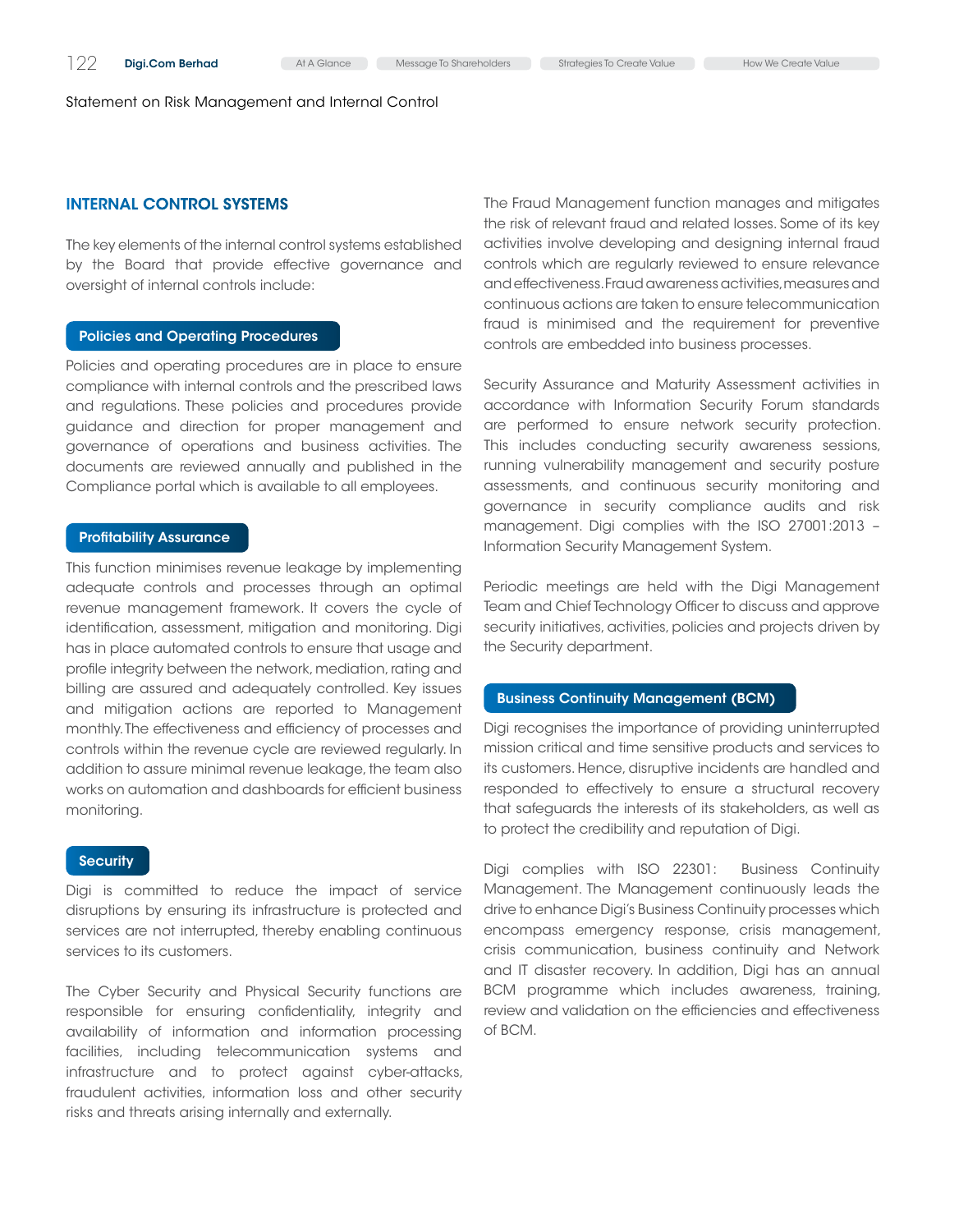## Controls over Financial Reporting

The Controls over Financial Reporting (CFR) function plays an important role in evaluating and improving effectiveness of key controls surrounding Digi's financial reporting process. Its primary objective is to provide reasonable assurance regarding the reliability of financial reporting and preparation of financial statements. Reviews on internal controls over financial reporting is performed in accordance with Digi's Internal Control over Financial Reporting Framework, which requires assessment based on materiality of significant accounts, and testing and evaluation of the design and operational effectiveness of key controls.

The function adopts a continuous monitoring routine to follow up on unaddressed risks and non-operating controls, including periodic reporting to Management and the ARC on the status of controls over the financial reporting processes.

## Organisation Structure

Digi has established an organisational structure with clearly defined lines of responsibility and accountability, proper segregation of duties and assignment of authority to ensure effective and independent stewardship.

### Board and Management Committees

The Board Committees, namely the Audit and Risk, Nomination and Remuneration Committees have been established to assist the Board in executing its governance responsibilities and oversight function. These Board Committees have been delegated specific responsibilities all of which are governed by clearly defined Terms of Reference. The Terms of Reference of these Committees are accessible in the Corporate Governance section of Digi's website at [https://www.digi.com.my/our-company/our](https://www.digi.com.my/our-company/our-governance)[governance](https://www.digi.com.my/our-company/our-governance).

Various committees comprising key Management members have been established to assist and support the Board Committees to oversee core areas of business operations under their respective documented mandates. These Management Committees are:

#### Vendor and Investment Committee (VIC)

- • Governs the approval process regarding material capital investments, operating expenditure, vendor evaluation criteria and vendor selection, in accordance with Digi's Delegation Authority Matrix (DAM)
- • Occurs bi-weekly or ad hoc sessions where necessary
- Chaired by the Investment Controller with the VIC members as assigned / depicted in the Investment approval manual, in accordance with Digi's DAM to ensure sufficient quorum for all investment approvals

#### Regulatory Steering Committee (RSC)

- • Set direction and make decisions on regulatory and industry related projects/topics that have a significant impact on Digi. The RSC shall also provide guidance, opinions and views in relation to Digi's position with external stakeholders on issues or topics that could potentially impact Digi in future, in relation to technology, revenue, customer experience, branding and corporate image
- Meets monthly
- Chaired by Head of Regulatory with key Management as RSC members

#### Risk Management Forum

- Forum members consists of Management who meets quarterly
- Reviews and deliberates on significant risks (threats and opportunities) in Digi
- Makes decisions on the coordinated action plans to mitigate risks

#### Responsible Business Forum (RBF)

- Chaired by the Chief Executive Officer (CEO), the forum includes the Chief Financial Officer (CFO), Chief Human Resource Officer (CHRO), Chief Technology Officer (CTO), Chief Corporate Affairs Officer (CCAO), and other key head of department members
- Formulates Responsible Business strategies, policies, and goals
- • Monitors and facilitates adherence to the related Responsible Business policies and manuals
- • Supports departments to meet Responsible Business goals
- • Oversees Environmental, Social and Governance and Non-Financial Reporting performances
- Responsible Business is an ongoing agenda presented to the Board on a regular basis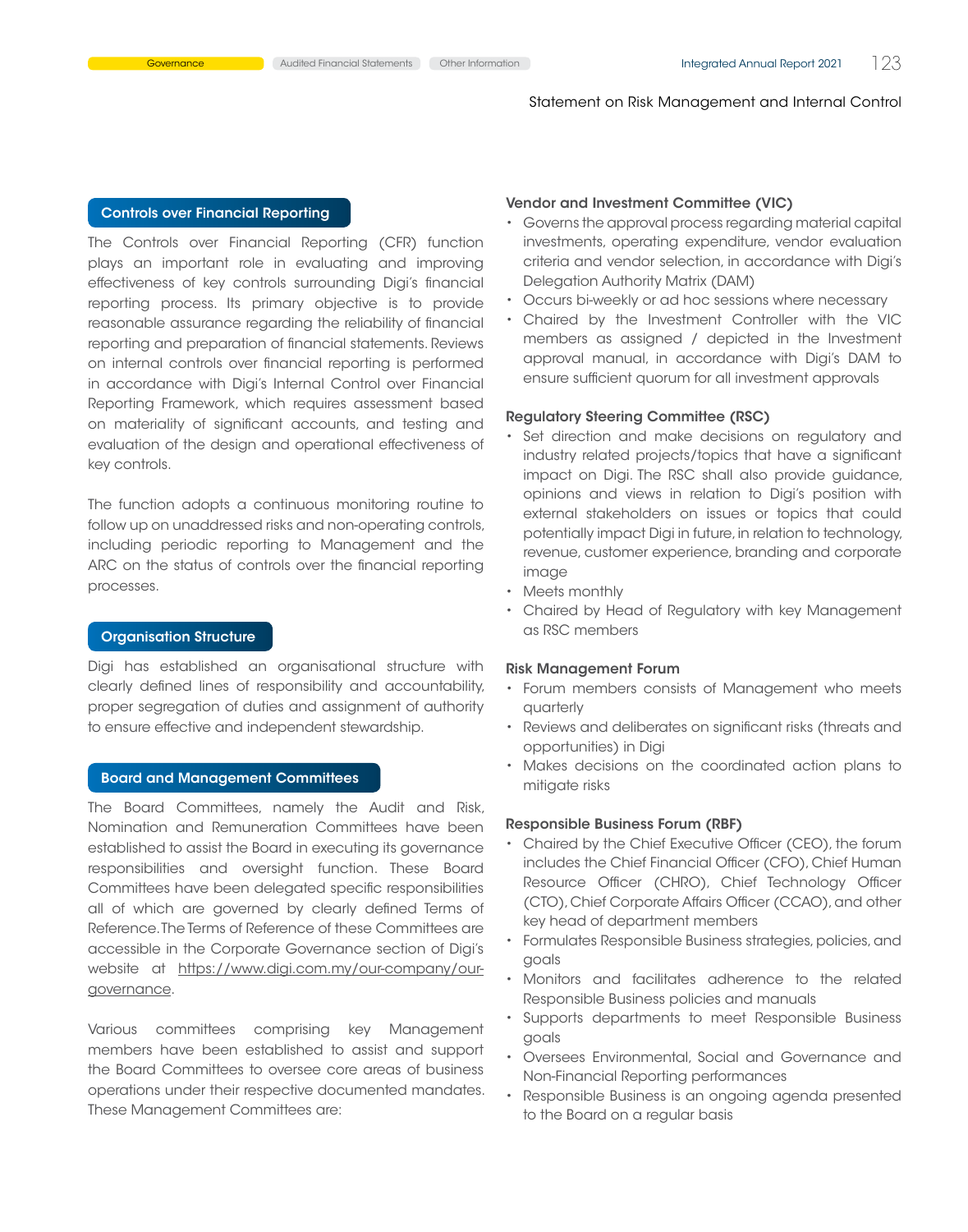### Assignment of Authority

The DAM provides a framework of authority and accountability and outlines approval authority for strategic, capital, and operational expenditure. The DAM is reviewed and approved by the Board in line with changes in business needs.

## Code of Conduct (the Code) & Agreement of Responsible Business Conduct (ABC)

The Code and ABC are a vital and integral part of Digi's governance regime that defines the core principles and ethical standards in conducting business and engaging with stakeholders and ensuring compliance with relevant laws and regulations. The Code applies to members of the Board and employees whilst the ABC and the Code apply to those acting on behalf of Digi. The relevant parties are required to confirm that they have read, understood and will adhere to the Code and ABC, respectively. The Group has communication channels that allow concerns of non-adherence to the Code and ABC to be anonymously reported.

## **Compliance**

The Compliance Officer supports the CEO and the Board in ensuring that:

- The Code and ABC lay out good business practices, the relevant laws, regulations and widely recognised treaties
- The Code and ABC are implemented consistently and effectively through sharing of knowledge and measures for quality assurance
- • Compliance incidents are consistently and effectively managed
- Reports on material breaches of the Code and ABC are made to the Compliance Committee (comprising members of the Management), members of the Board and ARC on a quarterly basis
- • Capacity building for Employees, Business Partners, Management and Members of the Board and ARC on the Compliance requirements of the Group is conducted on a regular basis
- The effectiveness of the Compliance programme is periodically reviewed and improved
- • Compliance risk assessment is conducted annually to prevent incidents from occurring through effective remediation and mitigation steps

• Commenced implementation of ISO 37001: Anti-Bribery Management System certification standards with the objective to improve the organisation's culture of integrity, governance and anti-corruption, reputation and the commitment of its top management and governing body

Conduct Integrity Due Diligence background check on all high-risk Business Partners

## Management and Board Meetings

Management meetings are held weekly to identify, discuss, approve and resolve strategic, operational, financial and key management issues pertaining to Digi's day-to-day business. Significant changes in the business and the external environment are reported by the Management to the Board on an on-going basis and/or during Board meetings.

#### Internal Audit

The Internal Audit function is established to undertake independent reviews and assessments on the adequacy, efficiency and effectiveness of risk management, internal controls and governance processes implemented by Management. To maintain impartiality, proficiency and due professional care, the Internal Audit function reports functionally to the ARC and administratively to the CEO.

The annual audit plan, established using a risk-based approach, is reviewed and approved by the Board annually. Audit reports, including audit recommendations, Management responses and remedial action plans for improvement and/or rectification are presented and tabled to the ARC on a quarterly basis. The status of the implementation is monitored by the ARC to ensure that they are addressed timely. If deemed necessary, management representative will be required to attend ARC meeting(s) to provide explanation and propose action plans on the significant audit findings.

Further information on the Internal Audit department's activities is detailed in the Audit and Risk Committee Report of this Integrated Annual Report.